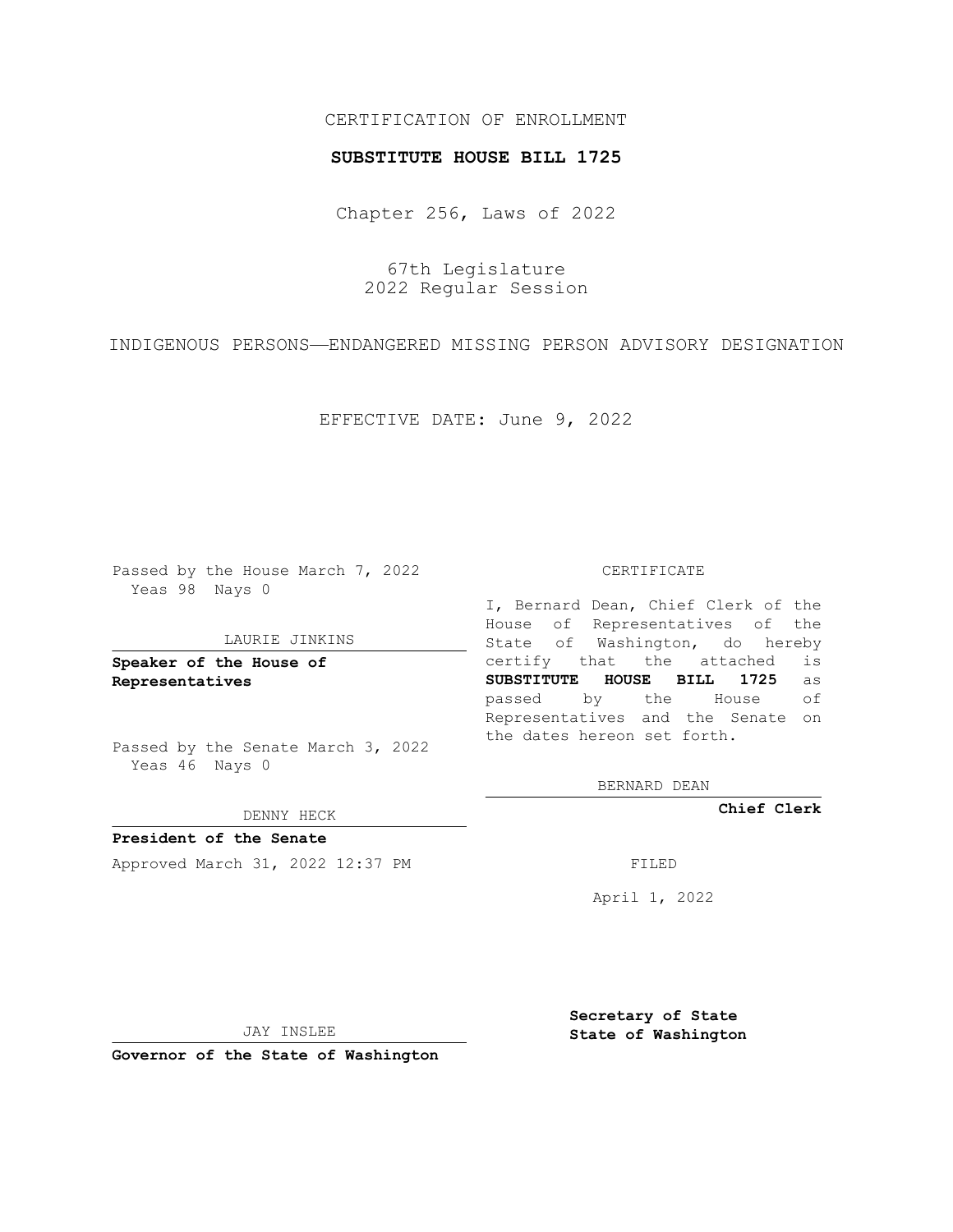## **SUBSTITUTE HOUSE BILL 1725**

AS AMENDED BY THE SENATE

Passed Legislature - 2022 Regular Session

# **State of Washington 67th Legislature 2022 Regular Session**

**By** House Public Safety (originally sponsored by Representatives Lekanoff, Goodman, Berry, Taylor, Valdez, Bateman, Macri, Peterson, Ramel, Simmons, Orwall, Chopp, Stonier, Harris-Talley, and Frame; by request of Attorney General)

READ FIRST TIME 01/24/22.

1 AN ACT Relating to the creation of an endangered missing person 2 advisory designation for missing indigenous persons; amending RCW 13.60.010; and creating a new section.3

4 BE IT ENACTED BY THE LEGISLATURE OF THE STATE OF WASHINGTON:

 NEW SECTION. **Sec. 1.** The legislature finds that indigenous people experience disproportionate rates of violence in Washington state. Tribes, state leaders, and grassroots activists have done substantial work to identify factors directly affecting the rates of violence and to ensure that addressing the crisis of missing and murdered indigenous people is a priority at every level. The legislature intends to provide law enforcement with additional tools to disseminate timely, accurate information to engage the public more effectively in assisting with locating missing indigenous people, and to compensate for the unique challenges that indigenous communities face accessing media coverage and the ability to share information.

16 **Sec. 2.** RCW 13.60.010 and 2017 3rd sp.s. c 6 s 315 are each 17 amended to read as follows:

18 (1) The Washington state patrol shall establish a missing 19 children and endangered person clearinghouse which shall include the 20 maintenance and operation of a toll-free telephone hotline. The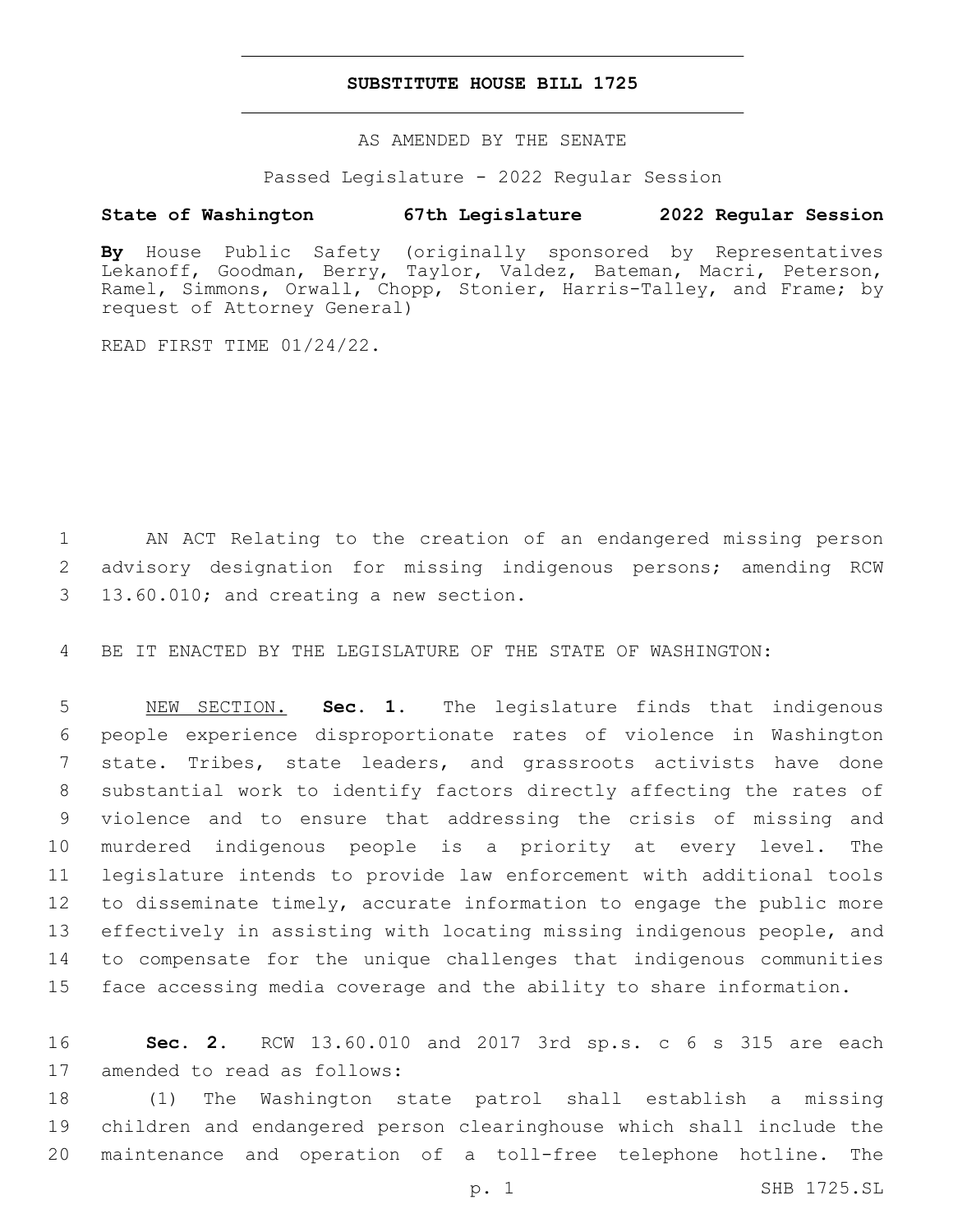clearinghouse shall distribute information to local law enforcement agencies, school districts, the department of children, youth, and families, and the general public regarding missing children and endangered persons. The information shall include pictures, bulletins, training sessions, reports, and biographical materials that will assist in local law enforcement efforts to locate missing children and endangered persons. The state patrol shall also maintain a regularly updated computerized link with national and other statewide missing person systems or clearinghouses, and within existing resources, shall develop and implement a plan, commonly known as an "amber alert plan" or an "endangered missing person 12 advisory plan" which includes ((a)) "silver alert" ((designation)) 13 and "missing indigenous person alert" designations for voluntary cooperation between local, state, tribal, and other law enforcement agencies, state government agencies, radio and television stations, cable and satellite systems, and social media pages and sites to enhance the public's ability to assist in recovering abducted children and missing endangered persons consistent with the state 19 endangered missing person advisory plan.

20 (2) For the purposes of this chapter:

21 (a) "Child" or "children" means an individual under ((eighteen)) 22 18 years of age.

23 (b) "Missing endangered person" means  $((a))$ :

(i) A missing indigenous woman or indigenous person; or

25 (ii) A person who is believed to be in danger because of age, health, mental or physical disability, in combination with environmental or weather conditions, or is believed to be unable to 28 return to safety without assistance and who is:

29 ( $(\frac{1}{1})$ ) (A) A person with a developmental disability as defined 30 in RCW 71A.10.020(5);

(( $(i+i)$ )) (B) A vulnerable adult as defined in RCW 74.34.020; or

 (( $(i\text{iii})$ ) (C) A person who has been diagnosed as having Alzheimer's disease or other age-related dementia.

 (c) "Missing indigenous person alert" means the designated title of a missing endangered person advisory that will be used on a variable message sign and text of the highway advisory radio message when used as part of an activated advisory to assist in the recovery of a missing indigenous person.

 (d) "Silver alert" means the designated title of a missing endangered person advisory that will be used on a variable message